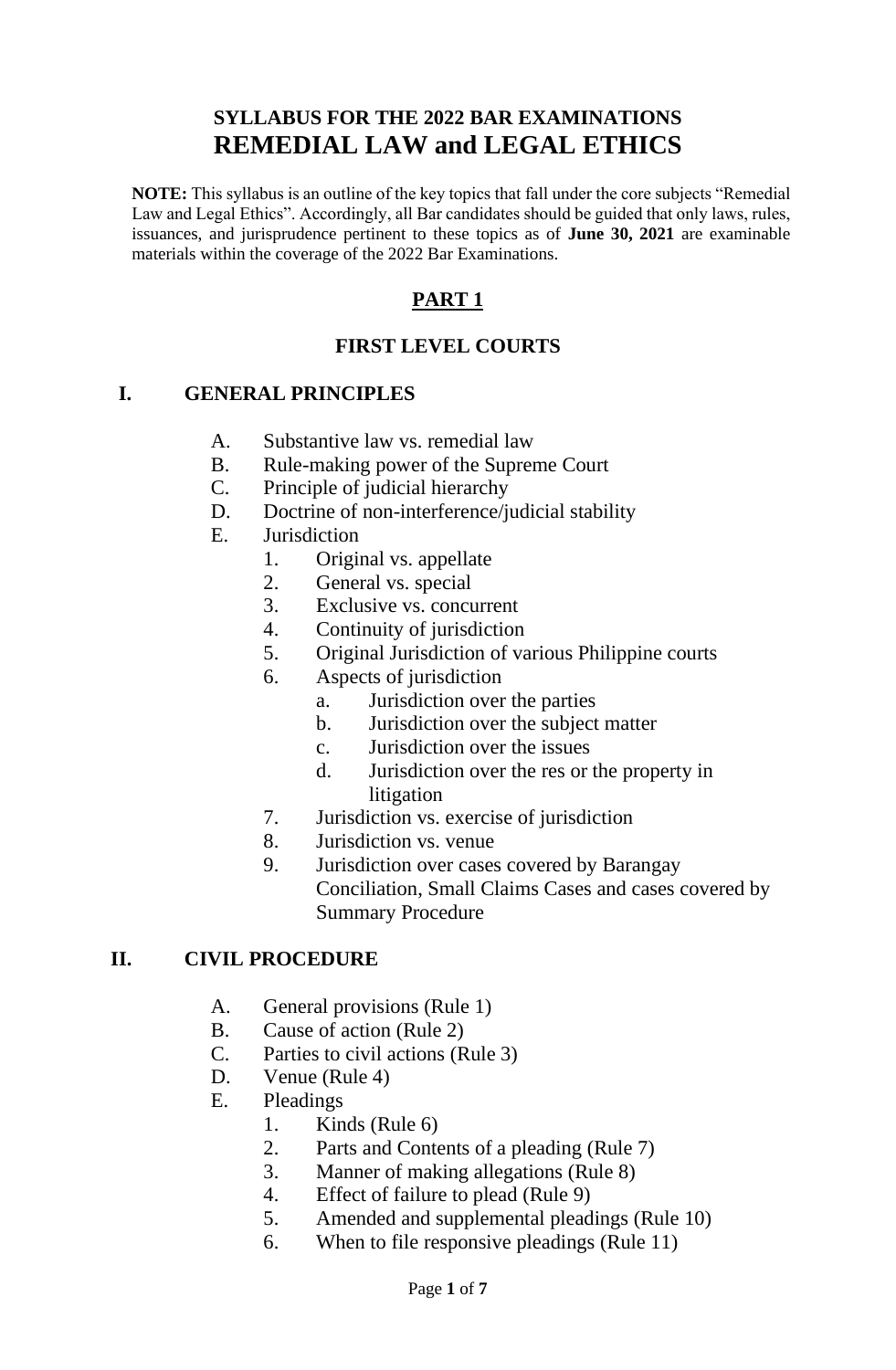- 7. Bill of Particulars (Rule 12)
- 8. Efficient use of paper rule; e-filing
- F. Filing and service of pleadings, judgments, final orders, and resolutions
	- 1. Rules on payment of docket fees; effect of non-payment
	- 2. Rule 13
- G. Summons
	- 1. Nature and purpose of summons in relation to actions *in personam, in rem*, and *quasi in rem*
	- 2. Rule 14
- H. Motions
	- 1. In general (Rule 15)
	- 2. Non-litigious motions (Rule 15, Sec. 4)
	- 3. Litigious Motions (Rule 15, Sec. 5)
	- 4. Prohibited Motions (Rule 15, Sec. 12)
- I. Dismissal of Actions
	- 1. With prejudice vs. without prejudice; dismissals which have an effect of an adjudication on the merits
	- 2. Rule 17
- J. Pre-trial (Rule 18)
- K. Intervention (Rule 19)
- L. Calendar of Cases (Rule 20)
- M. Subpoena (Rule 21)
- N. Computation of time (Rule 22)
- O. Modes of discovery
	- 1. Depositions (Rules 23 and 24)
	- 2. Interrogatories to parties (Rule 25)
	- 3. Admission by adverse party (Rule 26)
	- 4. Production or inspection of documents or things (Rule 27)
	- 5. Physical and mental examination of persons (Rule 28)
	- 6. Refusal to comply with modes of discovery (Rule 29)
- P. Trial (Rule 30)
- Q. Consolidation or severance (Rule 31)
- R. Demurrer to Evidence (Rule 33)
- S. Judgments and final orders
	- 1. Judgment on the pleadings (Rule 34)
	- 2. Summary judgments (Rule 35)
	- 3. Rendition and entry of judgments and final orders (Rule 36)
- T. Motion for New Trial or Reconsideration
	- 1. Rule 37
	- 2. Remedy against denial and fresh-period rule
- U. Execution, satisfaction, and effect of judgments (Rule 39)

### **III. PROVISIONAL REMEDIES**

- A. Nature, purpose, and jurisdiction over provisional remedies
- B. Preliminary attachment (Rule 57)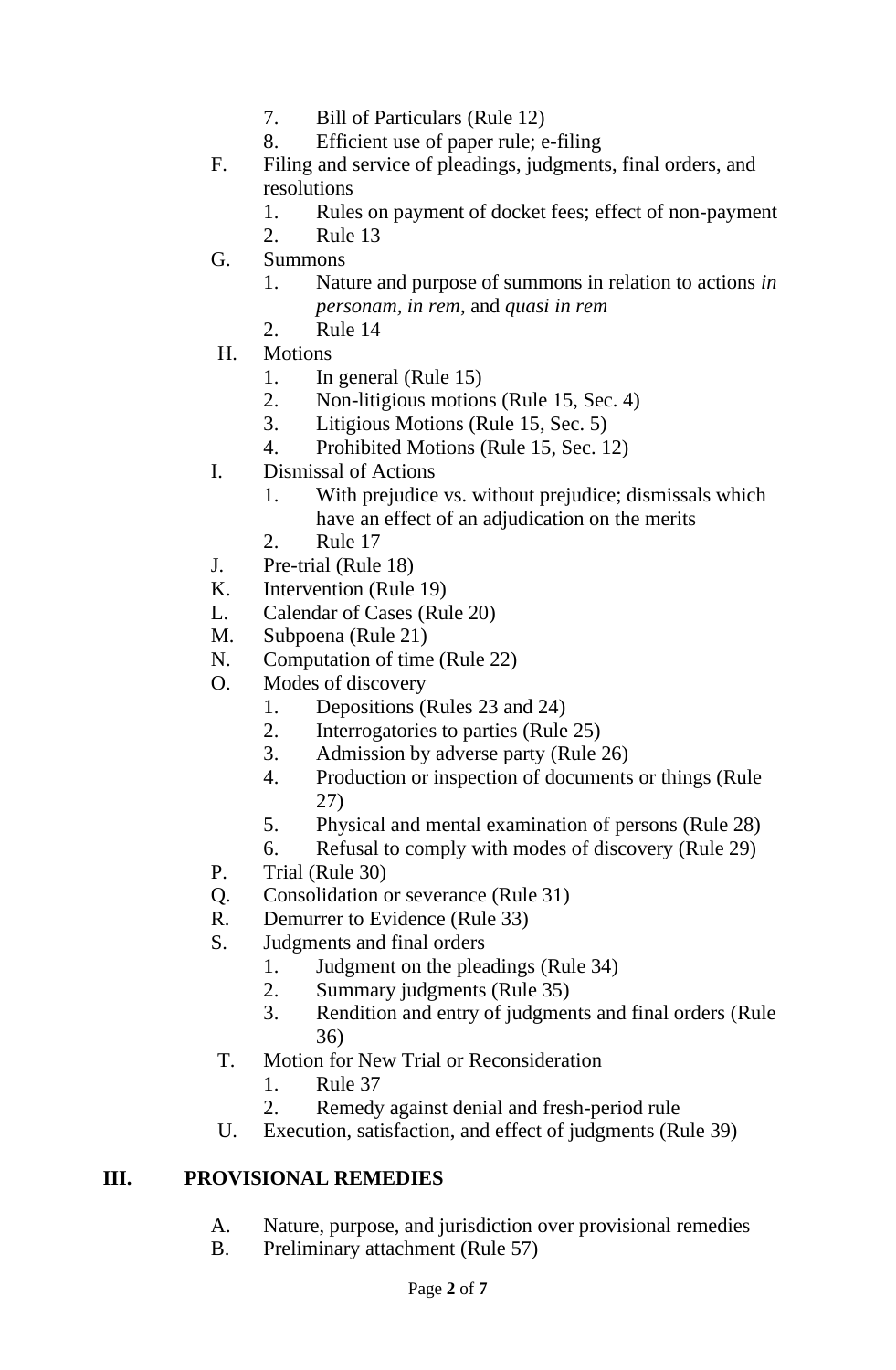- C. Preliminary injunction (Rule 58)
- D. Receivership (Rule 59)
- E. Replevin (Rule 60)

## **IV. SPECIAL CIVIL ACTIONS**

- A. Jurisdiction and venue
- B. Interpleader (Rule 62)
- C. Declaratory relief and similar remedies (Rule 63)
- D. Prohibition, *Certiorari,* and Mandamus
	- 1. *Certiorari* as a remedy against grave abuse of any branch or instrumentality of the government
- E. Quo warranto (Rule 66)
- F. Expropriation
	- 1. Rule 67
		- 2. Guidelines for expropriation proceedings of National Government
		- 3. Infrastructure Projects (Sec. 4, R.A. No. 8974)
- G. Foreclosure of real estate mortgage
	- 1. Judicial foreclosure (Rule 68)
	- 2. Extrajudicial foreclosure (Act No. 3135, as amended)
	- 3. The General Banking Law of 2000 (Sec. 47, R.A. No. 8791)
- H. Partition (Rule 69)
- I. Forcible entry and unlawful detainer
	- 1. Differentiated from *accion publiciana* and *accion reivindicatoria*
	- 2. Rule 70
- J. Contempt (Rule 71)

## **V. SPECIAL PROCEEDINGS AND SPECIAL WRITS**

- A. Settlement of estate of deceased persons
	- 1. Venue and process (Rule 73)
	- 2. Summary settlement of estates (Rule 74)
	- 3. Allowance or disallowance of wills (Rule 76)
	- 4. Claims against the estate (Rule 86)
	- 5. Payment of the debts of the estate (Rule 88)
	- 6. Sales, mortgages, and other encumbrances of property of decedent (Rule 89)
	- 7. Distribution and partition (Rule 90)
- B. Escheat (Rule 91)
- C. Guardianship
	- 1. Venue (Rule 92)
	- 2. Appointment of guardians (Rule 93)
	- 3. General powers and duties of guardians (Rule 96)
	- 4. Termination of guardianship (Rule 97)
- D. Writ of *Habeas Corpus*
	- 1. Rule 102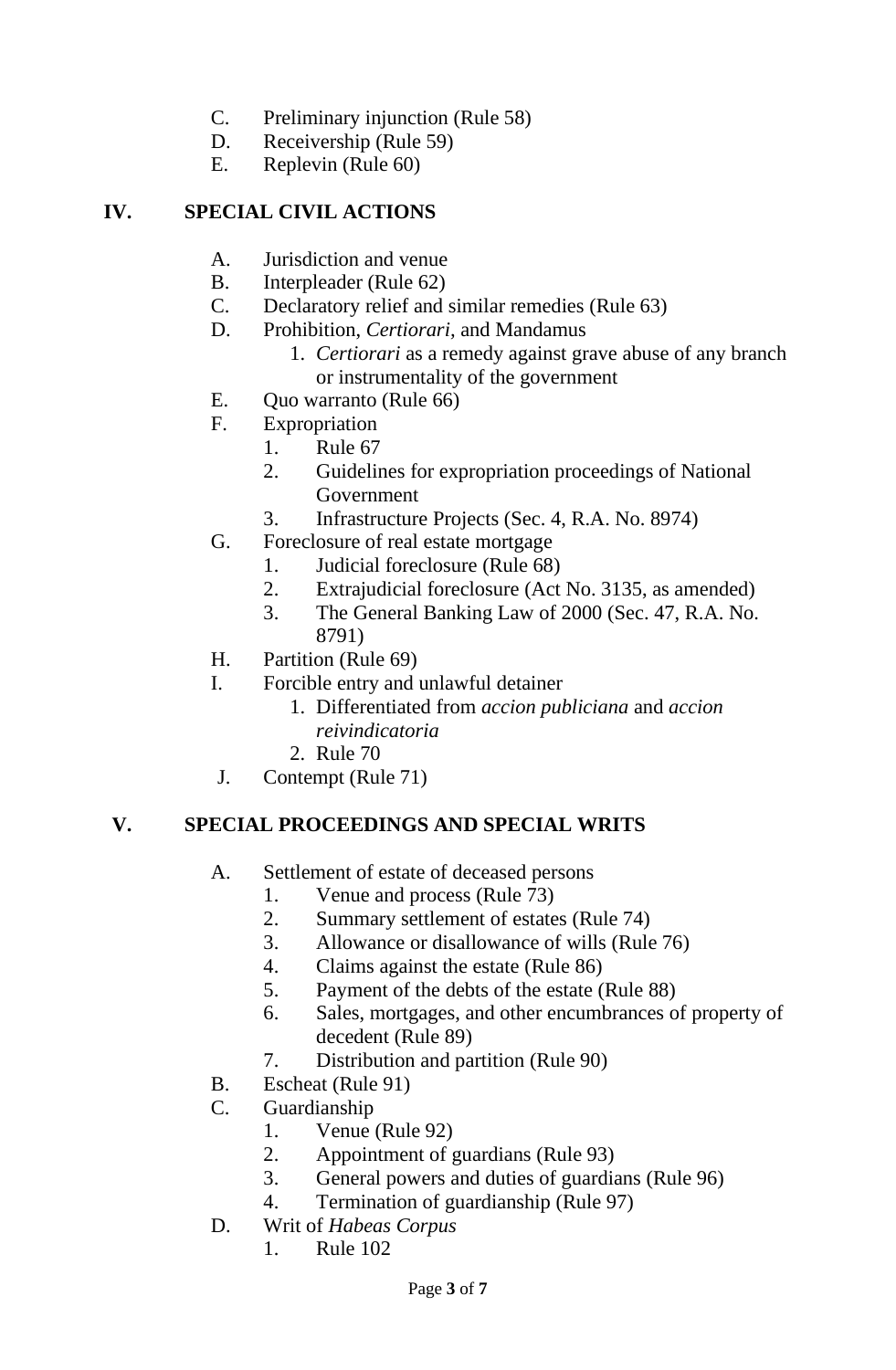- 2. Writ of *Habeas Corpus* in relation to custody of minors (A.M. No. 03-04-04-SC)
- E. Change of name (Rule 103)
- F. Cancellation or Correction of entries in the Civil Registry (Rule 108)
- G. Clerical error law (RA 9048)
- H. Writ of *Amparo* (A.M. No. 07-9-12-SC)
- I. Writ of *Habeas Data* (A.M. No. 08-1-16-SC)
- J. Rules of Procedure on Environmental Cases (A.M. No. 09-6-8- SC)
	- 1. Temporary Environmental Protection Order (TEPO)
	- 2. Writ of continuing *mandamus*
	- 3. Writ of *kalikasan*

#### **VI. CRIMINAL PROCEDURE**

- A. General matters
	- 1. Criminal jurisdiction; concept and requisites for exercise
	- 2. When injunction may be issued
- B. Prosecution of offenses (Rule 110)
- C. Prosecution of civil action (Rule 111)
- D. Preliminary Investigation
	- 1. Executive vs. judicial determination of probable cause
	- 2. Rule 112
- E. Arrest (Rule 113)
- F. Bail (Rule 114)
- G. Arraignment and plea (Rule 116)
- H. Motion to quash (Rule 117)
- I. Pre-trial (Rule 118)
- J. Trial (Rule 119)
- K. Judgment (Rule 120)
- L. Motion for New Trial or Reconsideration (121)
- M. Search and seizure (Rule 126)
- N. Provisional remedies in criminal cases (Rule 127)
- O. Revised Guidelines on Continuous Trial (A.M. No. 15-06-10- SC)
- P. The Rule on Cybercrime Warrants (A.M. No. 17-11-03-SC)

#### **VII. EVIDENCE**

- A. General concepts
	- 1. Proof vs. evidence
	- 2. Burden of proof vs. burden of evidence
	- 3. Equipoise rule
- B. Admissibility
	- 1. Requisites (Rule 128)
	- 2. Exclusionary rules
	- 3. Judicial notice and judicial admissions (Rule 129)
- C. Object (Real) Evidence (Rule 130, A)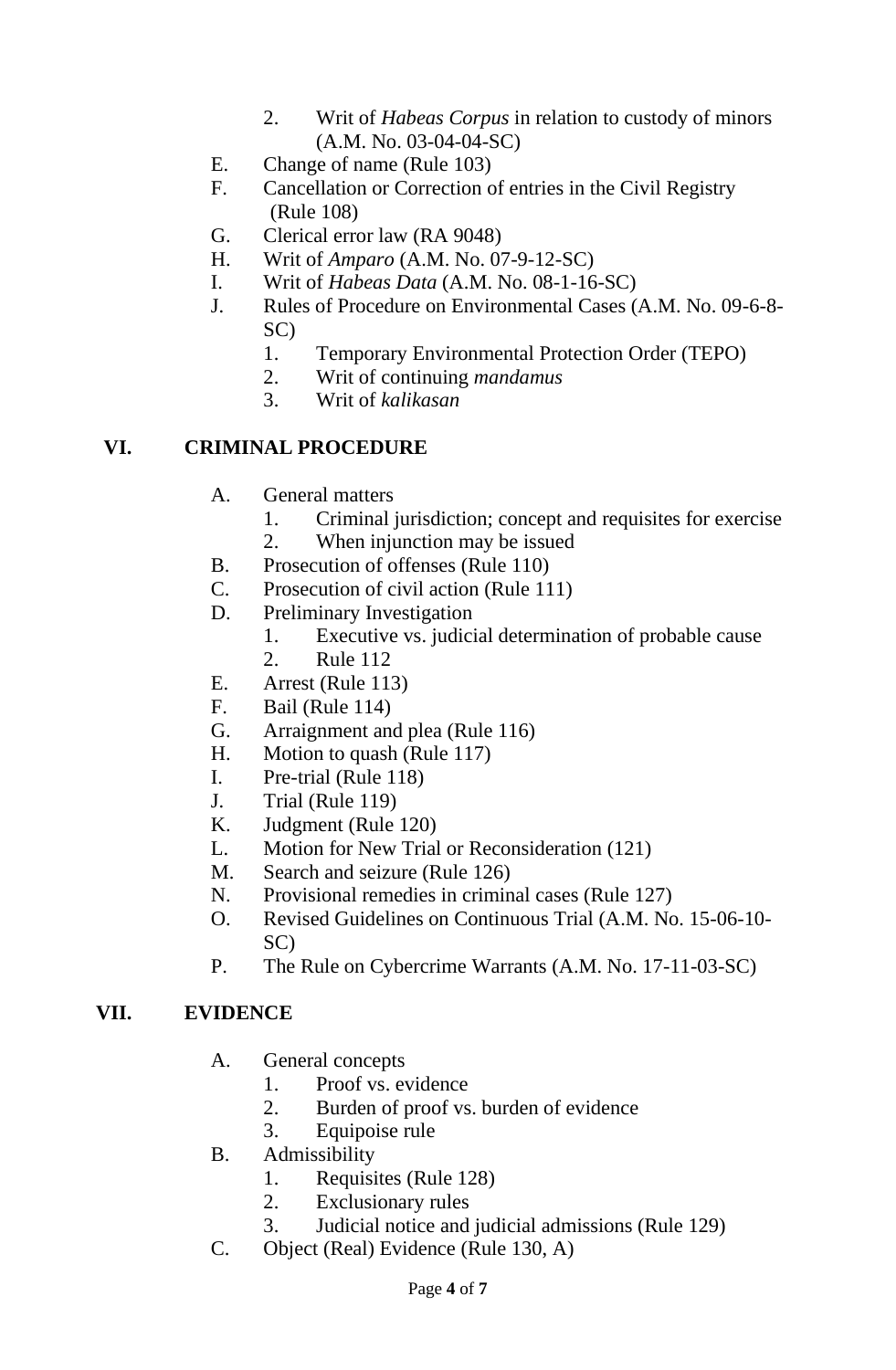- D. Documentary Evidence (Rule 130, B)
	- 1. Definition
	- 2. Best Evidence rule
	- 3. Secondary evidence
	- 4. Parol Evidence rule
	- 5. Interpretation of documents
- E. Testimonial Evidence (Rule 130, C)
	- 1. Qualification of witnesses
	- 2. Testimonial privilege
	- 3. Admissions and confessions
	- 4. Previous conduct as evidence
	- 5. Testimonial knowledge
	- 6. Hearsay and exceptions to the hearsay rule
	- 7. Opinion rule
	- 8. Character evidence
- F. Burden of proof and presumptions (Rule 131)
- G. Presentation of evidence (Rule 132)
	- 1. Examination of witnesses
	- 2. Authentication and proof of documents
	- 3. Offer and objection
- H. Judicial Affidavit Rule (A.M. No. 12-8-8-SC)
- I. Weight and sufficiency of evidence (Rule 133)
- J. Rules on Electronic Evidence (A.M. No. 01-7-01-SC)

# **PART 2:**

### **APPELLATE PRACTICE, PROCEDURE IN THE COURT OF APPEALS, COURT OF TAX APPEALS, AND THE SUPREME COURT**

### **I. APPEALS; GENERAL PRINCIPLES**

- A. Nature of the right to appeal
- B. Judgments and final orders subject to appeal
- C. Matters not appealable; available remedies
- D. Doctrine of finality/immutability of judgment; exceptions

## **II. POST-JUDGMENT REMEDIES OTHER THAN APPEAL**

- A. Petition for relief from judgment (Rule 38)
- B. Annulments of judgment by the Court of Appeals (Rule 47)
- C. Collateral attack on judgments, when proper
- D. Rule 65 as a remedy from judgment

#### **III. APPEALS IN CIVIL PROCEDURE: MODES OF APPEAL FROM JUDGMENTS OR FINAL ORDERS OF VARIOUS COURTS/TRIBUNALS**

A. Rule 40 – Appeal from Municipal Trial Courts to the Regional Trial Courts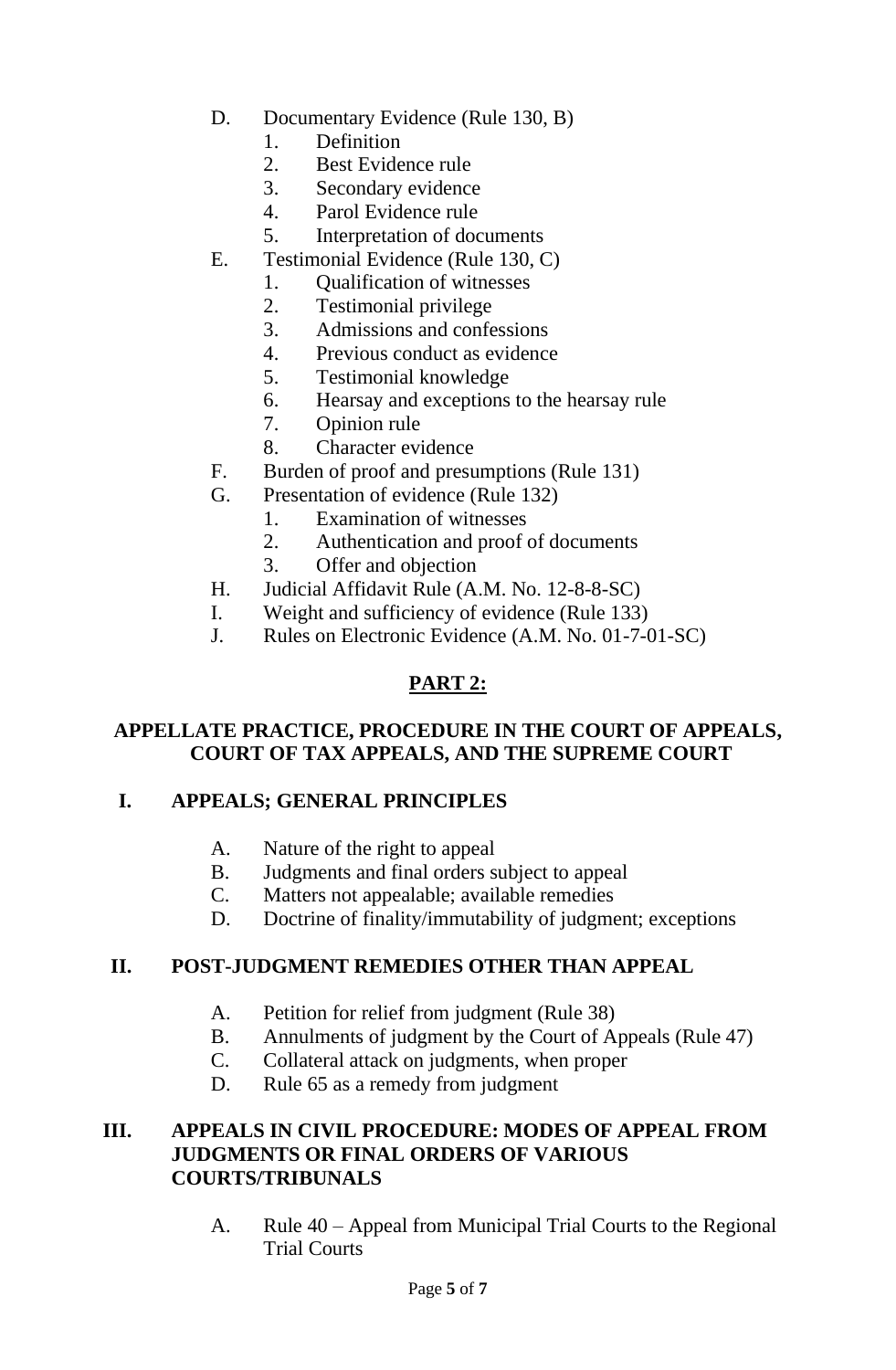- B. Rule 41 Appeal from the Regional Trial Courts
- C. Rule 42 Petition for Review from the Regional Trial Courts to the Court of Appeals
- D. Rule 43 Appeals from the Court of Tax Appeals, Civil Service Commission, and Quasi-Judicial Agencies
- E. Rule 45 Appeals by *Certiorari* to the Supreme Court
- F. Rule 64 Review of judgments or final orders of the Commission on Audit and the Commission on Elections
- G. Dismissal, reinstatement, and withdrawal of appeal

#### **IV. APPEALS IN CRIMINAL CASES: MODES OF APPEAL FROM JUDGMENTS OR FINAL ORDERS OF VARIOUS COURTS/TRIBUNALS**

- A. Rule 122
	- 1. Appeals from the Municipal Trial Courts
	- 2. Appeals from the Regional Trial Courts
	- 3. Appeals from the Court of Appeals
	- a. Section 13, Rule 124
- B. Appeals from the Office of the Ombudsman
- C. Appeals from resolutions of the Office of the City Prosecutor
- D. Appeals from the Sandiganbayan

## **V. PROCEDURE IN TAX CASES**

- A. Tax Remedies under the National Internal Revenue Code of 1997, as amended
- B. Tax Remedies under the Local Government Code of 1991
- C. The Court of Tax Appeals (R.A. 1125, as amended, and the Revised Rules of the Court of Tax Appeals)
	- 1. Jurisdiction
	- 2. Procedures
		- a. Civil Cases
			- i. Internal Revenue taxes
			- ii. Local taxes
			- iii. Injunction not available to restrain collection; exceptions
		- b. Criminal Cases
	- 3. Appeal to the CTA *en banc*
	- 4. Petition for review on *certiorari* to the Supreme Court

### **VI. PROCEDURE IN THE COURT OF APPEALS**

- A. Rule 44 Ordinary Appealed Cases
- B. Rule 46 Original Cases
- C. Rule 47 Annulment of Judgments or Final Orders and Resolutions
- D. Rule 50 Dismissal of Appeal